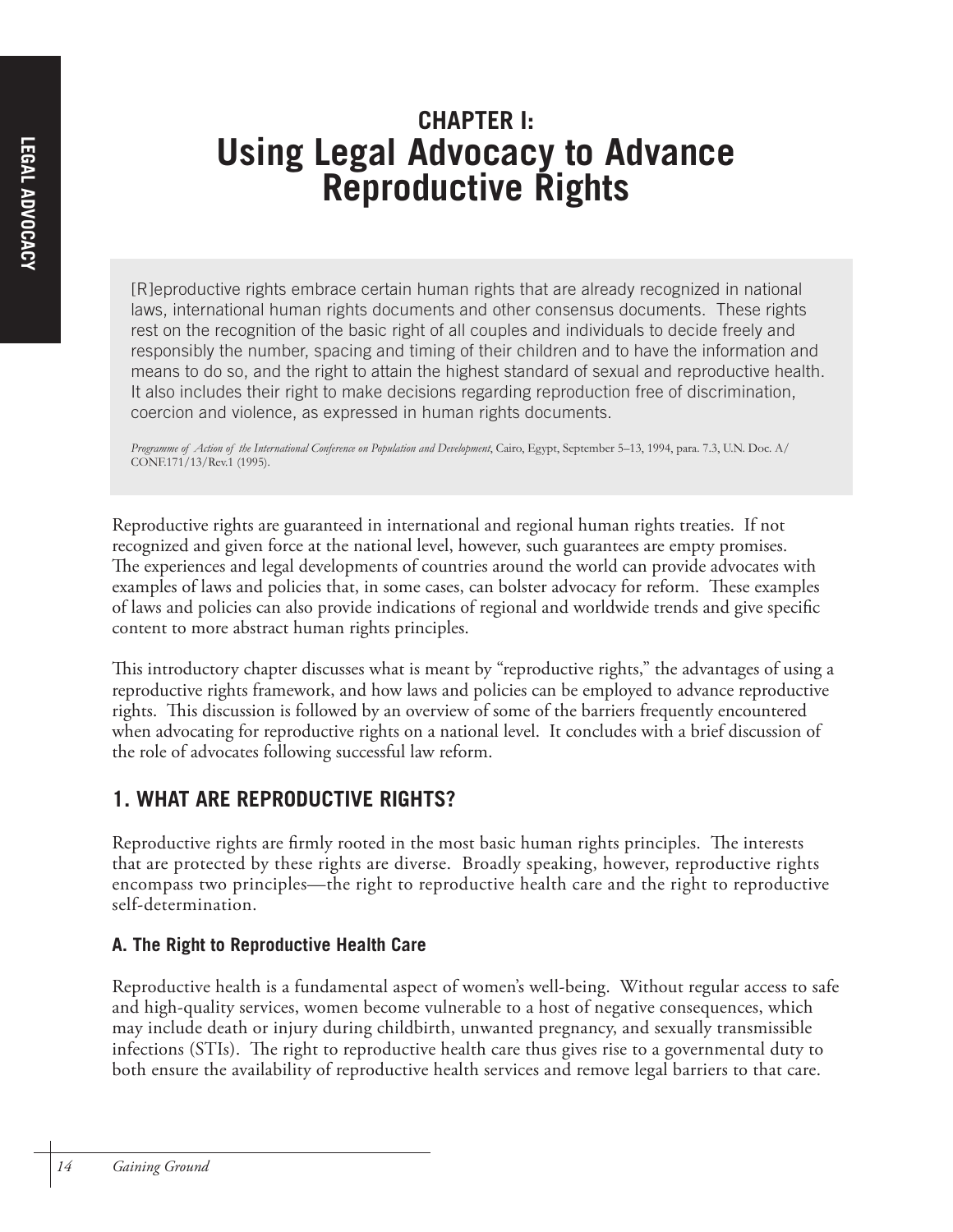Comprehensive reproductive health care should include measures to promote safe pregnancy and delivery; prevent and treat HIV/AIDS and other STIs; and offer abortion, infertility treatments, and a full range of quality contraceptive methods (including emergency contraception). These measures should be available to all women, including adolescents.

The right to reproductive health care is rooted in the provisions of international human rights instruments protecting life and health. The right to life is protected in most of the principal human rights instruments, including the Universal Declaration of Human Rights and the International Covenant on Civil and Political Rights (Civil and Political Rights Covenant).<sup>1</sup> The Human Rights Committee, the body that oversees compliance with the Civil and Political Rights Covenant, has interpreted this right to require governments to adopt "positive measures" aimed at preserving life, such as steps to "reduce infant mortality and to increase life expectancy... ."<sup>2</sup>

The right to health is recognized in article 12 of the International Covenant on Economic, Social and Cultural Rights (Economic, Social and Cultural Rights Covenant), which requires states to "recognize the right of everyone to the enjoyment of the highest attainable standard of physical and mental health."3 The World Health Organization (WHO) has defined health as "a state of complete physical, mental and social well-being and not merely the absence of disease or infirmity."4 Echoing the WHO definition of general health, the International Conference on Population and Development (ICPD) Programme of Action defines "reproductive health" as total well-being "in all matters relating to the reproductive system and its functions and processes."5

While the right to health does not guarantee perfect health for all people, it does encompass a governmental duty to ensure that health care is available. The Economic, Social and Cultural Rights Covenant requires states to create "conditions which would ensure to all medical services and medical attention in the event of sickness."6

An obligation to provide reproductive health services, in particular, has support in the principles of nondiscrimination. States are bound to ensure the rights to life and health without discriminating on the basis of sex.7 To ensure equal enjoyment of the rights to life and health, states must take into account the particular health needs of both women and men. Because reproductive health care is fundamental to women's well-being, states must take affirmative measures to ensure that reproductive health care is available and accessible to all women. This principle is explicitly recognized in the Convention on the Elimination of All Forms of Discrimination against Women (CEDAW), which provides that states parties must take "appropriate measures to eliminate discrimination against women in the field of health care in order to ensure, on a basis of equality of men and women, access to health care services, including those related to family planning."8 The Committee on the Elimination of Discrimination against Women (CEDAW Committee), the United Nations (UN) body that monitors compliance with CEDAW, has addressed governmental obligations pertaining to reproductive health care. In its General Recommendation on Women and Health (Recommendation on Health), it declares that states parties should "ensure universal access for all women to a full range of high-quality and affordable health care, including sexual and reproductive health services."9

Governments are also bound to remove legal barriers to reproductive health care. In its Recommendation on Health, the CEDAW Committee states, "…barriers to women's access to appropriate health care include laws that criminalize medical procedures only needed by women and that punish women who undergo these procedures."10 Among such legal barriers to reproductive health are laws that prohibit abortion and criminalize voluntary sterilization.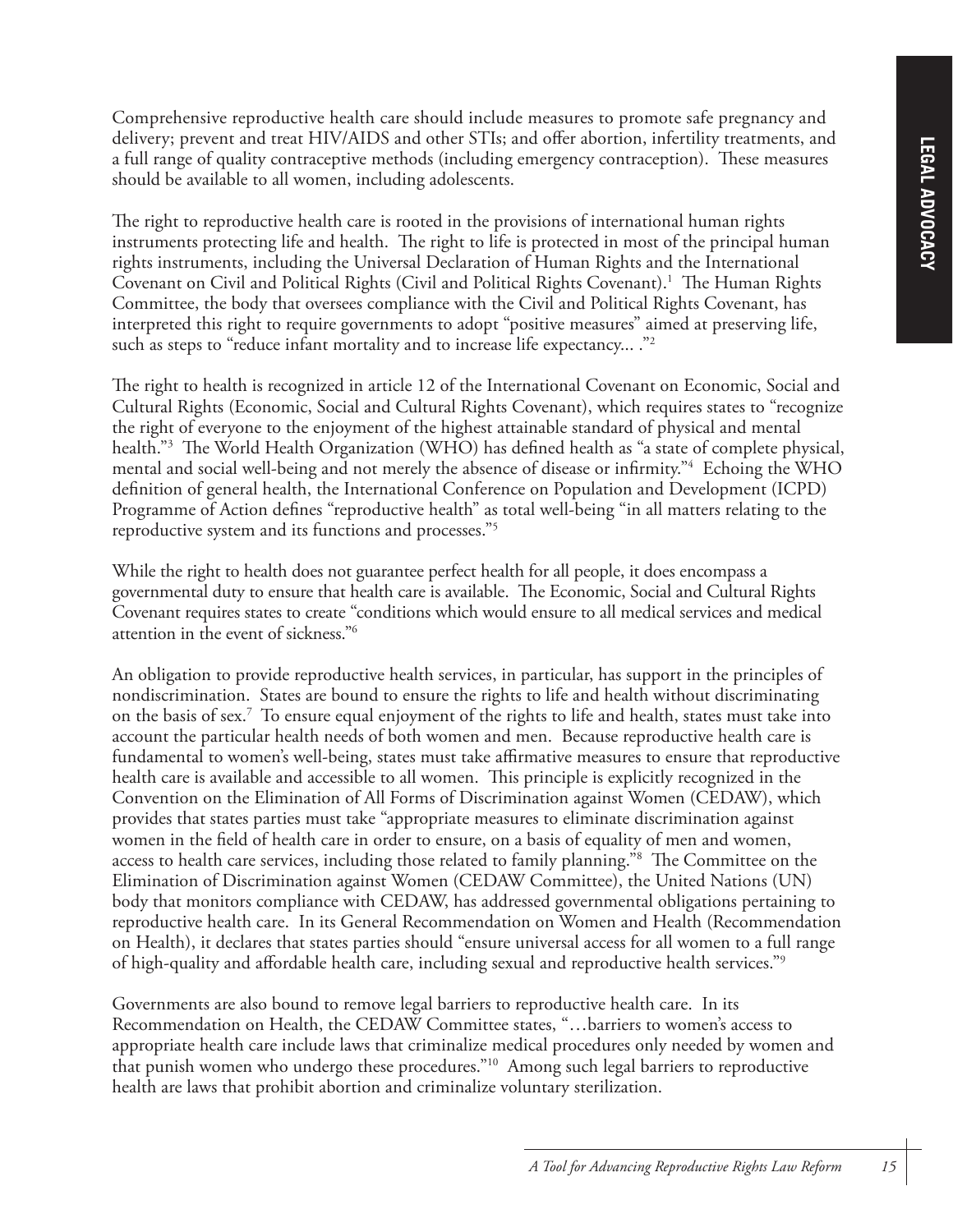#### **B. The Right to Reproductive Self-Determination**

The right to reproductive self-determination has support in the right to physical integrity, the right to privacy, the right to plan one's family, and the right to be free from all forms of violence and coercion that affect a woman's sexual or reproductive life.

The right to physical integrity is given formal recognition in treaty provisions protecting the right to respect for human dignity and the rights to liberty and security of the person.<sup>11</sup> The right to physical integrity is also explicitly protected in article 4 of the African Charter of Human and Peoples' Rights (Banjul Charter) and article 5(1) of the American Convention on Human Rights.<sup>12</sup> Denying a woman the option of avoiding pregnancy or childbirth, for example, interferes with her right to decide on a matter with tremendous implications for her body and personal liberty. In addition, decisions one makes about one's body—particularly those that affect reproductive capacity—lie squarely in the domain of private decision-making and are thus protected from interference by the right to privacy.

The right to plan one's family has been defined in international instruments as the right to determine "freely and responsibly" the number and spacing of one's children and to have the information and means necessary to do so. This principle has been affirmed in numerous consensus documents adopted at UN conferences throughout the last three decades and was given legal force in CEDAW.13 The right to plan one's family gives rise to a governmental duty to ensure that men and women have equal access to a full range of contraceptive choices, as well as reproductive health information and services.

Reproductive self-determination also implies the right to be free from all forms of violence and coercion that affect a woman's sexual or reproductive life. The ICPD Programme of Action states that women are entitled to "make decisions concerning reproduction free of discrimination, coercion and violence."14 The UN General Assembly, in its Declaration on the Elimination of Violence against Women, notes that "violence against women" encompasses gender-based violence that results in sexual harm or suffering to women.<sup>15</sup> Violence is often directed specifically at a woman's sexual or reproductive capacity. Rape and other forms of sexual violence and forced or coercive sterilization are examples of the types of violence that infringe upon sexual and reproductive self-determination.

# **2. WHY A REPRODUCTIVE RIGHTS FRAMEWORK?**

A reproductive rights framework helps advance women's reproductive health and empowers women to address the social conditions that jeopardize their health and lives. Many violations of reproductive rights—including unsafe abortion, maternal deaths, female genital mutilation, and child marriage—are widely tolerated and accepted as either natural and inevitable or customary and necessary. When viewed through a reproductive rights lens, however, these experiences are rights violations that governments have a duty to address. The recognition of governments' legal accountability opens the door for advocacy and legal and policy reform.

Further, governmental commitments—at major international conferences such as the Fourth World Conference on Women (Beijing Conference) in 1995,<sup>16</sup> the ICPD in 1994,<sup>17</sup> and the World Conference on Human Rights (Vienna Conference) in 199318—have set the stage for transforming declarations of reproductive rights into a reality for women.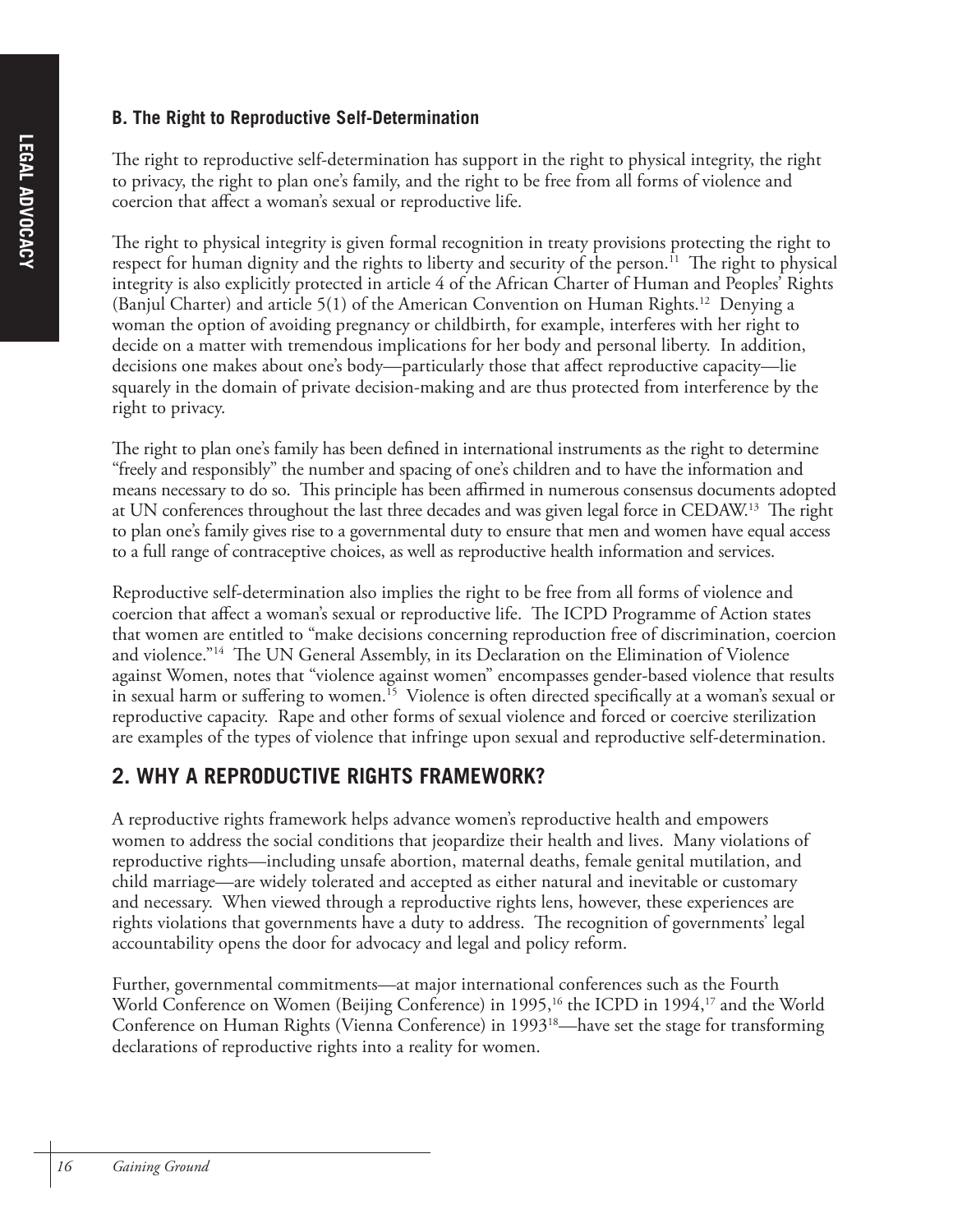More recently, with the adoption of the UN Millennium Development Goals (MDGs) in 2000, governments have agreed that addressing women's reproductive health is key to promoting gender equality and the right to development. In the document produced at the 2005 World Summit, leaders from around the world redefined these goals by recognizing their commitment to achieve universal access to reproductive health by 2015.<sup>19</sup> These leaders affirmed their commitment to eradicating violence against women and girls, promoting gender equality, combating HIV/ AIDS, and ensuring equal access to reproductive health.<sup>20</sup> The document, titled the 2005 World Summit Outcome, also reiterates the importance of eliminating gender inequalities in education; guaranteeing women's equal rights to property; and ensuring equal access to employment and resources.21

Women's health and rights remain on the international political agenda and are given force in international law. Many governments have begun to transform their commitments and obligations into meaningful change by introducing national laws and policies that respect, protect, and fulfill women's reproductive rights. It is crucial that advocates hold governments to their commitments and seek accountability for violations of reproductive rights.

## **3. HOW CAN INTERNATIONAL AND REGIONAL HUMAN RIGHTS TREATIES ADVANCE REPRODUCTIVE RIGHTS AT THE NATIONAL LEVEL?**

International and regional human rights treaties can significantly strengthen national-level advocacy. By ratifying treaties, governments undertake a binding legal obligation and make a public commitment to uphold the rights protected in those treaties. In addition, treaties help advocates articulate the nature and content of women's human rights and they can be used to raise awareness of these rights.

The content of women's sexual and reproductive rights under international law is further elaborated in the work of UN committees (known as treaty monitoring bodies, or TMBs), which monitor government compliance with the rights and obligations espoused by the key international human rights treaties. These bodies issue country-specific recommendations after periodic review of states parties' compliance with their treaty obligations. The recommendations can be used by advocates to bring public attention to governments' duties under international law and to shortfalls in their compliance. The committees also issue general comments to aid all member states in interpreting the broad provisions of international human rights treaties. While not legally binding, these interpretations elaborate on the content and meaning of particular rights and facilitate improved observance of these rights. Both the committees' general comments and their concluding observations have generally embraced reproductive and sexual health for women.<sup>22</sup>

Regional human rights treaties and mechanisms can provide a bridge between national laws and broader international human rights instruments. Some have argued that regional treaties and organizations are more likely than global ones to have an impact on local human rights because regional agreements are less likely to be seen as being imposed by outsiders.<sup>23</sup> An effective regional human rights system is based on a region's shared legal, political, socioeconomic, and intellectual traditions.24 Regional human rights mechanisms include the Inter-American Commission on Human Rights and the Inter-American Court of Human Rights; the European Court of Human Rights; and the African Commission on Human Rights and the recently established African Court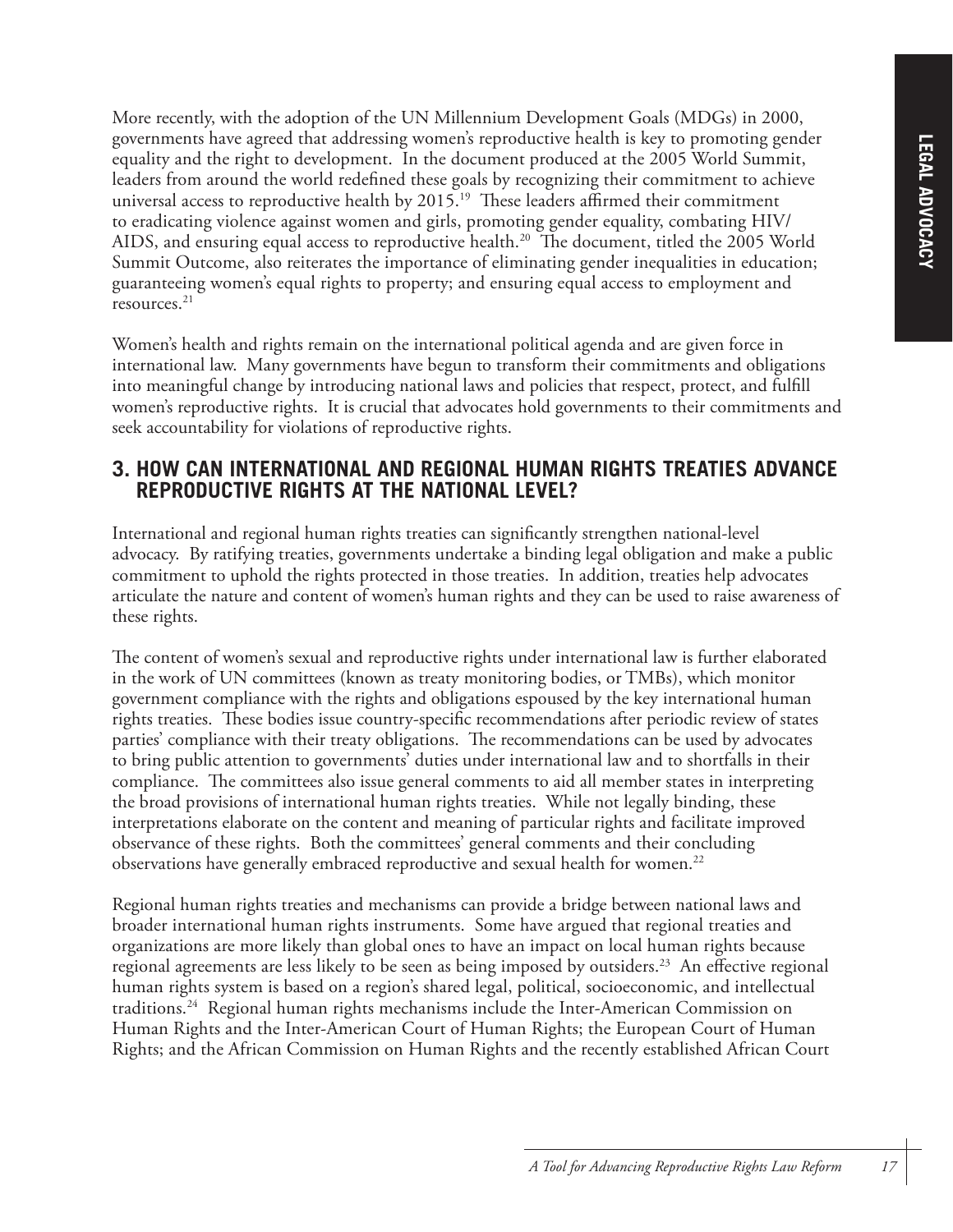of Human and Peoples' Rights.25 These mechanisms can interpret regional human rights treaties and decide whether a violation has occurred, and some can determine remedies or issue legally binding decisions.

#### **4. THE ROLE OF NATIONAL LAWS AND POLICIES IN ADVANCING REPRODUCTIVE RIGHTS**

The world can do better. The solutions are well known and effective. They include…the removal of barriers to women's equal participation in social, cultural, economic and political life…and the implementation of laws and policies that promote and protect the full range of internationally agreed human rights, including the right to sexual and reproductive health. All of these actions fall under the banner of "equality". Equality is an end in itself and a cornerstone of development.

Thoraya Ahmed Obaid, Executive Director, United Nations Population Fund (UNFPA), *Statement on the Occasion of World Population Day* (July 11, 2005)

Government ratification of treaties is merely a first step toward social change. Much more needs to be done to transform government commitments into concrete action. First, governments must take action to ensure that all domestic legislation is compatible with the treaties they have ratified. In addition, once a treaty is ratified, any future national-level legislation should be reviewed for compatibility with the treaty.

Laws and policies create the framework through which governments affect the behavior of people living in their jurisdictions. It is important to bear in mind, however, that the degree to which laws and policies influence people's lives depends upon whether these measures are implemented and enforced. For example, laws intended to ensure informed consent and quality of care at reproductive health facilities have little weight where there is no government commitment to training health-care workers to respect reproductive rights. Similarly, laws ensuring free access to reproductive healthcare services, which may include abortion procedures, can only be implemented where there is an investment in facilities that are equipped and authorized to perform these services. Nonetheless, formal laws and policies are crucial indicators of a government's commitment to promoting women's reproductive rights. Governments must ensure respect for reproductive rights in national constitutions, legislation, and policies. Courts play a crucial role in protecting the rights of the most vulnerable women and advancing the development of reproductive rights norms.

Laws and policies can take several different forms at the national level. The following provides an overview of the types of measures that address reproductive rights.

#### **A. Constitutional Protections**

Most countries, as parties to international human rights treaties, have recognized the fundamental rights of women and girls. These rights must be enshrined in national-level constitutions, which have a force of law superior to that of other parliamentary and executive acts, as well as to that of customary and religious law. A nation's constitution is its law of highest authority. All legislation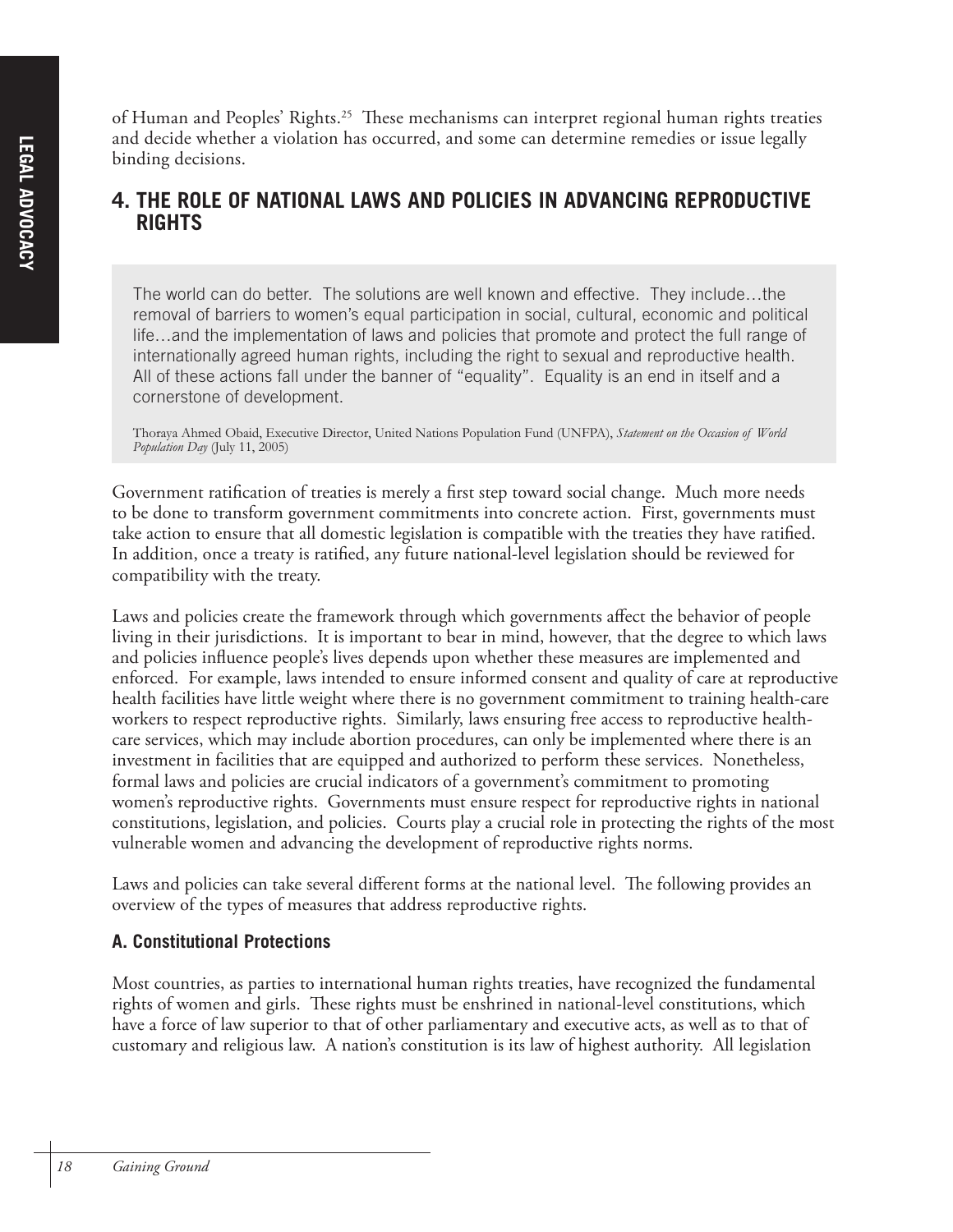and government actions should conform to the norms established in the constitution. Constitutional measures that uphold the rights of women are critical and can shape government practice. Many constitutions provide remedies that can be the basis for litigating violations of women's rights.

Constitutions should be unambiguous in securing the equality of women and men under the law in all matters. The constitutions of Ghana and Uganda, for example, contain provisions that protect women from harmful customary practices (see Chapter V: Harmful Practices—the Case of Female Genital Mutilation). The legal effects of such constitutional protections vary according to each country's legal system. A provision that has constitutional status guides members of the government in their drafting and implementation of law and policy. In addition, in many countries, a judicial body may have the power to strike down laws and policies that are inconsistent with such a protection.

The effectiveness of constitutional protections against discrimination and inequality is sometimes severely undermined by retrogressive provisions, often known as "clawback clauses."<sup>26</sup> In these instances, some constitutions explicitly declare that guarantees of nondiscrimination are not applicable in matters governed by customary and religious law. Because customary and religious law frequently govern such matters as marriage and inheritance, a government's refusal to enforce women's equality when customary and religious law are at issue may result in a perpetuation of conditions that lead to women's subordination (see Chapter VII: Marriage Rights).

The ongoing efforts of many countries to reform their constitutions present opportunities for both gains and losses. Constitutional reform provides the chance to remove discriminatory provisions and replace them with language that guarantees women's equality, particularly if advocates ensure that women's rights are promoted throughout the reform process. However, conservative groups can also seize the opportunity to introduce provisions that abridge reproductive and sexual rights, such as defining the right to life as starting from the moment of conception or outlawing same-sex marriage.

#### **B. Legislation**

Legislation determines not only what is and is not legal, but outlines government responsibility in enforcing laws and protecting rights. The insufficiency of existing law or the absence of law on issues relating to women can affect whether women's rights will be recognized and protected. For example, violence against women has often been neglected or treated in a cursory fashion in national legislation. Legal reform can remedy these gaps, as is evident in Colombia's recent expansion of the definition of sexual crimes, which eliminated a legal loophole (see Chapter VIII: Violence against Women).

Laws, no matter how well they are drafted, are only as effective as their enforcement and judicial interpretation. For positive legislation to improve women's lives, it must be accompanied by a government commitment to ensuring that law enforcement and the judicial branch respect and understand the law.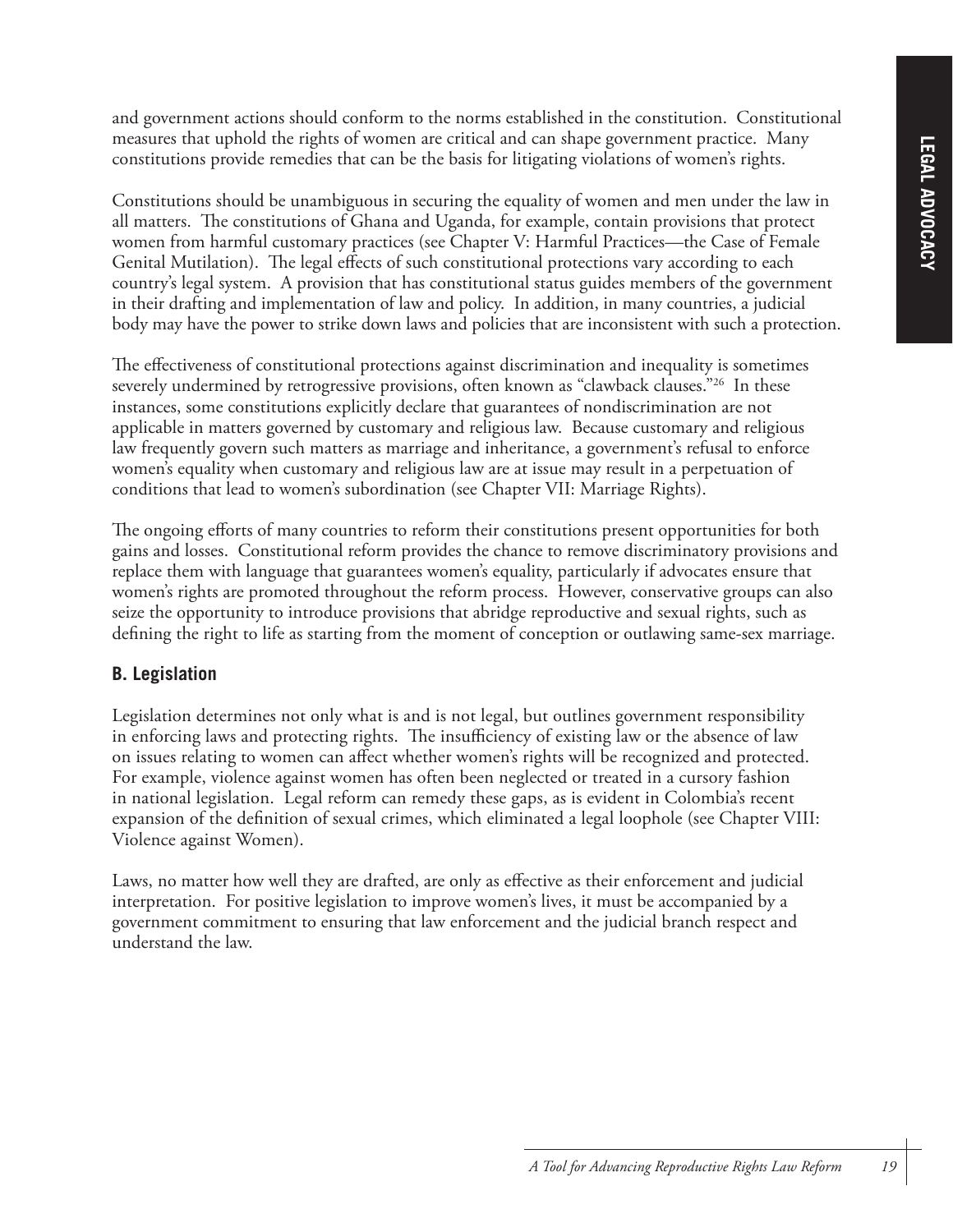#### **C. The Regulatory Framework**

Legislative reform is often followed by the issuance of regulations indicating how the executive branch will implement the new law. These regulations address technical aspects of implementation and often provide an official interpretation of broad legislative language. For example, in 2000, the Federal District of Mexico liberalized the district's penal code to expand the grounds on which abortion is not penalized to include threats to a woman's health. Two years later, the Federal District Ministry of Health issued implementing regulations that explicitly interpreted the code to permit abortion when there is a risk to a woman's mental health, as well as to her physical health (see Chapter IV: Abortion).

#### **D. Policies**

Comprehensive policies are among the primary expressions of government commitment to meeting the needs of its constituents. Policies, like regulations, are adopted by the executive branch of government. They make broad commitments for action, articulate necessary steps, and divide tasks among government actors. For example, Nepal adopted a sweeping policy calling on government agencies to make concerted efforts to promote adolescents' health (see Chapter X: Adolescents' Reproductive Rights). Governments can and should be held accountable politically for compliance with their own policy commitments.

#### **E. Using the Courts**

Litigation, which is not addressed in this publication, remains one of the most important tools for achieving change. Through litigation, a change in the law or its application can reach beyond the immediate case and individual client to affect society as a whole. Litigation can also be a powerful tool in raising public awareness about a particular issue. In Colombia, for example, a recent decision by the Constitutional Court struck down the country's ban on abortion to make the procedure legal when a woman's life or health is at risk and in cases of rape, incest, and fetal impairment.<sup>27</sup> Despite its potential for far-reaching impact, litigation has yet to be systematically used to better protect and ensure reproductive rights.

## **5. KEY CHALLENGES IN ADVOCATING FOR REPRODUCTIVE RIGHTS**

The fundamental right to equality has been affirmed and reaffirmed repeatedly in conferences and other public fora in which governments participate. Yet in an overwhelming number of countries, laws remain in force that perpetuate discrimination with regard to personal status, economic status, marital status and recourse against violence. And it is not only the existence of these laws on the statute book that acts against women. Discrimination in the enforcement of the law, denial of equal opportunity in education and employment, denial of property rights, inheritance rights and land rights, exclusion of women from political representation, deprivation of sexual and reproductive rights, and the use of social forces and physical violence to intimidate and subordinate women all constitute fundamental violations of the human right to equality. Governments and societies must respect women's human rights in all the diverse situations that women live.

Mary Robinson, United Nations High Commissioner for Human Rights and Secretary-General of the World Conference against Racism, *Women 2000: Gender Equality Development and Peace in the 21st Century*, address before the preparatory committee for the special session of the General Assembly (March 6, 2000)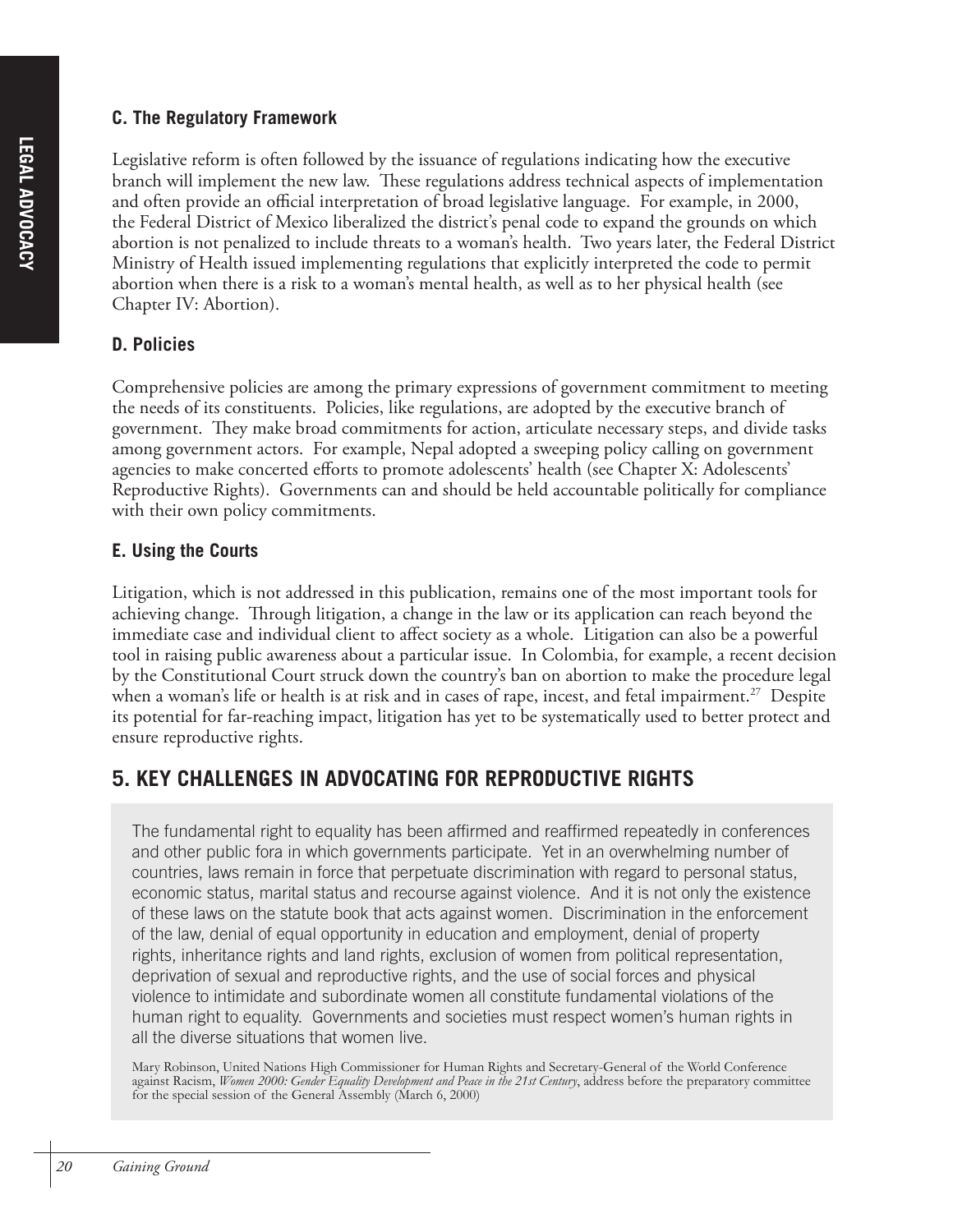#### **A. Religious Extremism**

Religious extremism and fundamentalism pose serious challenges to the advancement of reproductive and sexual rights.28Many women live in countries where officials rely on interpretations of a dominant religion to justify infringements and violations of these rights. Although there is considerable debate in most religions about key issues of morality, including reproductive and sexual rights, this debate is frequently silenced by religious extremists. In many instances, extremists have succeeded in framing reproductive rights issues in absolutist terms that ignore both the realities of women's lives and scientific evidence.

The resistance of the U.S. Food and Drug Administration (FDA) to making emergency contraception (EC) available over the counter is a potent example of religious fundamentalism trumping scientific evidence.<sup>29</sup> Despite the extensive scientific research demonstrating the safety of EC and the recommendations of the FDA's own experts, FDA officials adopted the view of evangelicals and social conservatives that the availability of EC would encourage irresponsible sexual behavior.<sup>30</sup> After more than a three-year delay, the FDA has agreed to make EC available without a doctor's prescription only to women over the age of 18.<sup>31</sup>

Religious extremists have also succeeded in allowing religious considerations to enter into relationships between women and health-care providers. For example, some doctors refuse to perform abortions or provide the necessary referrals to a doctor who will perform the procedure (see Chapter IV: Abortion).

#### **B. Economic Barriers**

Advocacy for the right to health often takes place within the context of dire poverty. More than one billion people worldwide struggle to survive on less than one dollar a day; overall, 2.7 billion people make do with less than two dollars per day.32 Even where the political will exists to advance reproductive rights, the financial resources may not be there. Budgetary decisions and government action, particularly in countries in the global South, can also be subject to conditions set by international financial institutions, such as the World Bank and the International Monetary Fund (IMF), and to input from donor governments. For example, many low-income countries have agreed to follow structural adjustment policies in order to qualify for World Bank and IMF loans, or as part of debt repayment of earlier loans.<sup>33</sup> Critics of these policies argue that debt repayment is emphasized at the expense of social service provision, and that a reliance on market forces ignores the needs of the poor.34 In the area of health care, the conditions set by lenders have often included a shift to decentralizing the funding of health-care services and imposing user fees, which have had devastating consequences.<sup>35</sup>

While rights violations are generally considered the responsibility of the states in whose jurisdiction they occur, the international community also has human rights obligations in these instances. The Maastricht Guidelines on Violations of Economic, Social and Cultural Rights, an authoritative restatement of states' duties under the Economic, Social and Cultural Rights Covenant, has emphasized that states must ensure that the "violations do not result from the programmes and policies of the organizations of which they are members."36 The guidelines also emphasize that international organizations, including international financial institutions, should "correct their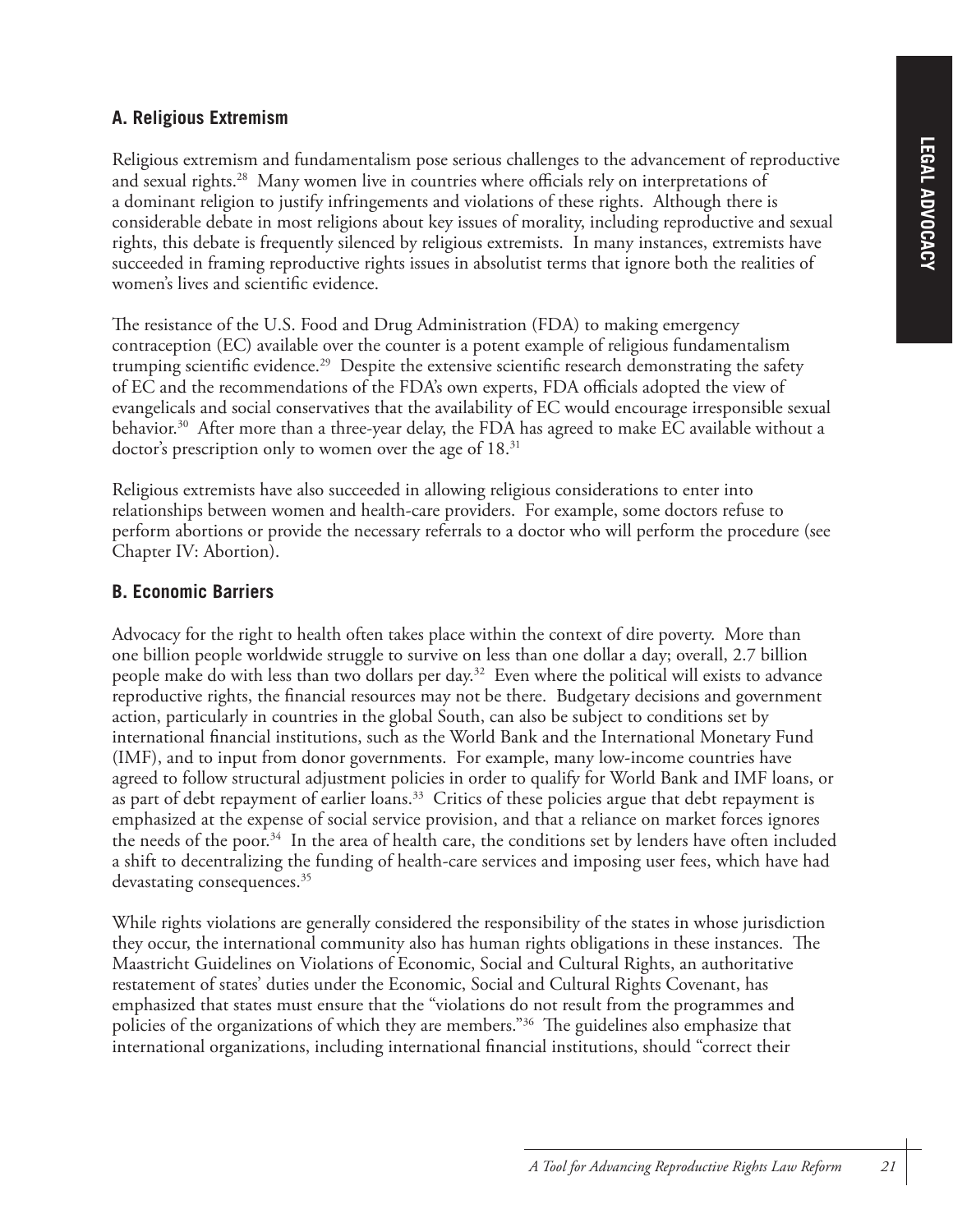policies and practices so they do not result in deprivation of economic, social and cultural rights."37 The 2005 World Summit Outcome also calls for the elimination of user fees for health care where appropriate.<sup>38</sup>

#### **C. Dual or Multiple Discrimination**

The vulnerability of women to rights violations may be heightened by a variety of factors, including their age, religion, income, ethnic or racial background, and nationality. For example, Roma women, who belong to a minority group that has long been discriminated against, were targeted for coercive and forcible sterilization by the Slovak government (see Chapter III: Contraception). Reproductive rights violations occur more often in rural areas than urban areas, and are also more likely to be overlooked in rural areas. Effective advocacy strategies must recognize and address the ways that multiple sources of discrimination can overlap and exacerbate each other.

#### **D. Disagreement between Customary and Formal Laws**

Religion- and custom-based laws governing marriage, divorce, inheritance, property ownership, and guardianship can institutionalize inequality within marriage and undermine women's ability to exercise their constitutional rights to equality. Such laws often legitimize discriminatory and sometimes violent practices within the home by giving these practices an aura of sanctity and exempting them from public scrutiny. These laws may coexist with formal legal guarantees of women's equality, which effectively deprives women of the benefit of national legislative initiatives promoting social justice. Governments should specifically override religious and customary laws that undermine women's basic rights, as they are increasingly doing in countries around the world, including Turkey and Morocco (see Chapter VII: Marriage Rights).

#### **E. Lack of Legal Mechanisms for Accountability**

The judicial branch can be a key player in establishing government accountability for ensuring reproductive and sexual rights. For example, the Venezuelan Supreme Court held that the government had an obligation to provide antiretrovirals to every person in Venezuela living with HIV/AIDS.<sup>39</sup> However, the effectiveness of the judiciary can be undermined in a variety of ways. Some legal systems have few or no mechanisms for bringing public interest litigation and no provisions for remedies. In others, however, constitutional measures allow individuals and groups to bring legal action to address rights violations and provide substantive remedies where violations are found.

Even where the mechanisms for bringing such suits exist, judicial systems sometimes lack both financial resources and personnel. For countries emerging from civil strife or political repression, the judicial branch may be underdeveloped through lack of use or it may lack credibility because of an association with a repressive government. Judges may also lack the requisite knowledge or interest to take on reproductive and sexual rights issues. In these instances, educating and sensitizing the judiciary can be a vital step in using the judicial system to establish government accountability.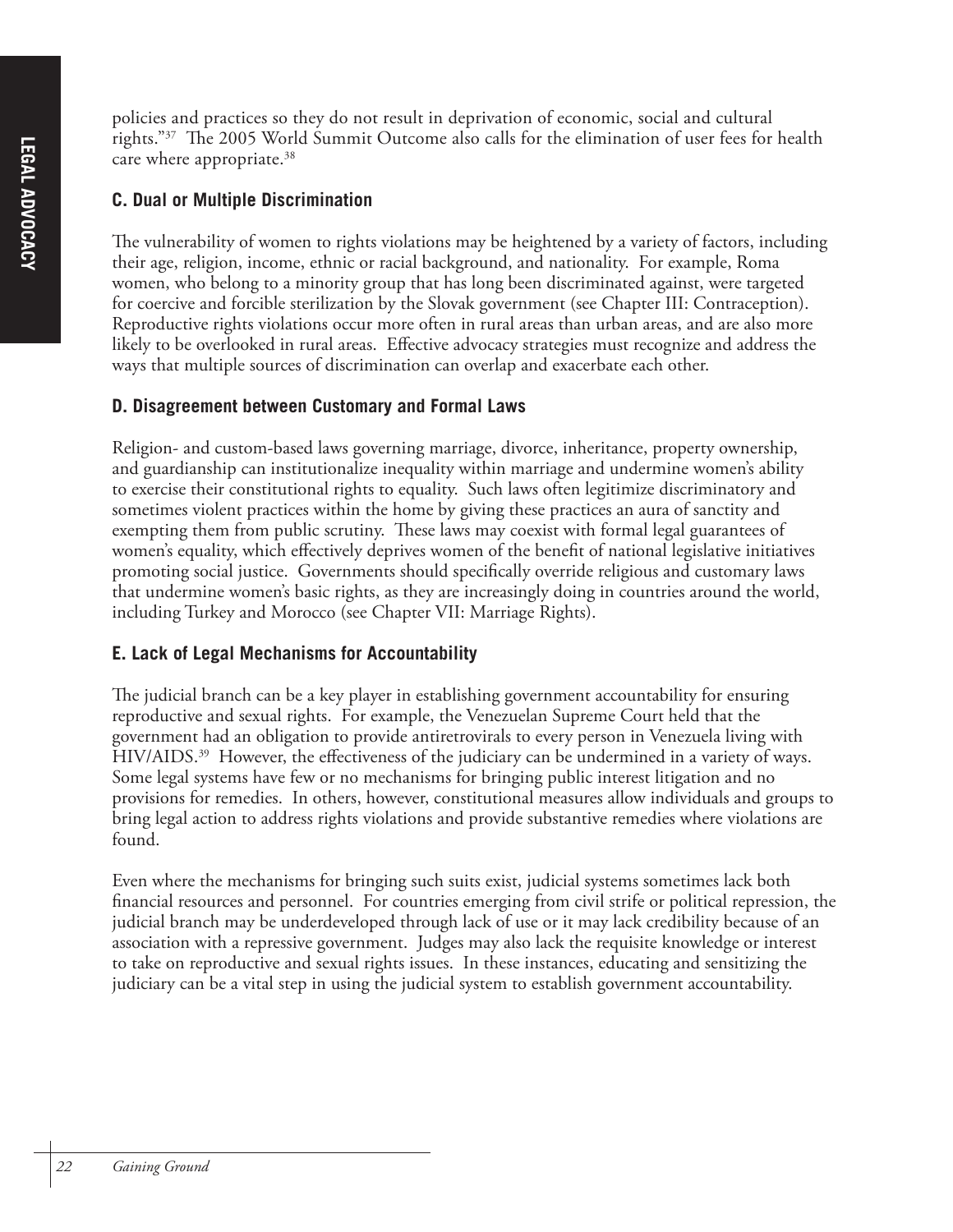## **F. Political Barriers**

Participation in public life is key to influencing the political agenda and the allocation of public resources. Laws and policies that ensure proportional representation for women in local and national governing bodies are positive steps that have increased women's political involvement in countries such as India, Nepal, and Rwanda.<sup>40</sup> However, the results so far have been mixed. Even with increased representation, women's access to power and state resources remains extremely limited. As a result, women's reproductive health problems generally continue to be ignored.

# **6. AFTER LAW REFORM: ANOTHER CAMPAIGN BEGINS**

Any advocate who has worked toward successful law reform knows that the campaign to implement new legislation may be just as demanding as the one to change the law. For example, with the passage of legislation liberalizing grounds for abortion, often an entire infrastructure has to be created to ensure access to services that were previously illegal. Civil society must hold the government accountable to its commitments and, in some cases, take the lead on implementation.

Following a successful law reform campaign, advocates are often involved with raising awareness of the law's passage and informing women of their rights under the new law. Advocates may participate in national task forces, often in collaboration with the government, to plan for the law's implementation. Where there is a complete failure to ensure enjoyment of the new law's guarantees, advocates may bring a lawsuit seeking a court order requiring the government to proceed with implementation.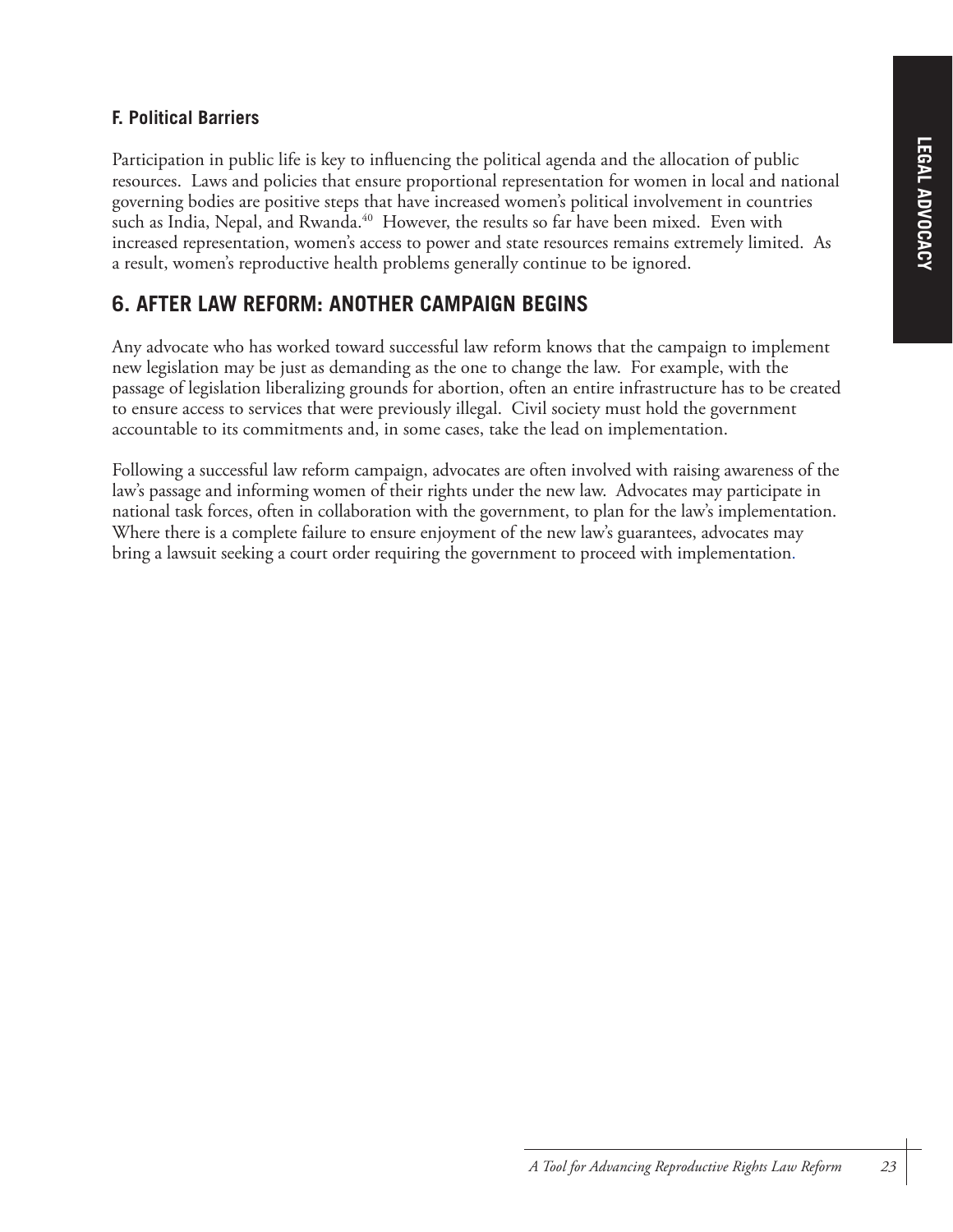#### **Endnotes**

- 1. Universal Declaration of Human Rights, *adopted* Dec. 10, 1948, G.A. Res. 217A (III), art. 3, U.N. Doc. A/810 (1948) [hereinafter Universal Declaration]; International Covenant on Civil and Political Rights, G.A. Res. 2200A (XXI), U.N. GAOR, 21st Sess., Supp. No. 16, art. 6, U.N. Doc A/6316 (1966), 999 U.N.T.S. 171 (*entered into force* Mar. 23, 1976) [hereinafter Civil and Political Rights Covenant].
- 2. Human Rights Committee (HRC), *General Comment 6, The right to life*, para. 5, July 30, 1982.
- 3. International Covenant on Economic, Social and Cultural Rights, G.A. Res. 2200A (XXI), U.N. GAOR, Supp. No. 16, at 49, art. 12, U.N. Doc A/6316 (1966), 999 U.N.T.S. 3 (*entered into force* Jan. 3, 1976) [hereinafter Economic, Social and Cultural Rights Covenant].
- 4. WHO, Constitution of the World Health Organization, *signed* July 22, 1946, pmbl. (*entry into force* April 7, 1948), *available at* http://www.who.int/governance/eb/who\_constitution\_ en.pdf.
- 5. *Programme of Action of the International Conference on Population and Development,* Cairo, Egypt, Sept. 5-13, 1994, para 7.2, U.N. Doc. A/CONF.171/13/Rev.1 (1995) [hereinafter *ICPD Programme of Action*].
- 6. Economic, Social and Cultural Rights Covenant, *supra* note 3, art. 12(2)(d).
- 7. Universal Declaration, *supra* note 1, art. 2; Civil and Political Rights Covenant, *supra* note 1, art. 6; Economic, Social and Cultural Rights Covenant, *supra* note 3, art. 3.
- 8. Convention on the Elimination of All Forms of Discrimination against Women, *adopted* Dec. 18, 1979, G.A. Res. 34/180, U.N. GAOR, 34th Sess., Supp. No. 46, at 193, art. 12(1), U.N. Doc. A/34/46 (1979) (*entered into force* Sept. 3, 1981) [hereinafter CEDAW].
- 9. Committee on the Elimination of All Forms of Discrimination against Women (CEDAW Committee), *General Recommendation No. 24, Women and Health*, para. 29, Feb. 2, 1999.
- 10. *Id.* at 14.
- 11. Privacy and family life are protected by Article 12 of the Universal Declaration. Universal Declaration, *supra* note 1; Article 17 of the Civil and Political Rights Covenant, *supra* note 1; Article 11 of the American Convention on Human Rights, Nov. 22, 1969, O.A.S.T.S. No. 36, O.A.S. Off. Rec. OEA/Ser.L/V/II.23, doc. 21, rev. 6 (*entered into force* July 18, 1978) [hereinafter American Convention]; and Article 8(1) of the European Convention for the Protection of Human Rights and Fundamental Freedoms, *signed* Nov. 4, 1950, 213 U.N.T.S. 222 (*entered into force* Sept. 3, 1953) [hereinafter European Convention].
- 12. African Charter on Human and Peoples' Rights, *adopted* June 26, 1981, art. 5(1), O.A.U. Doc. CAB/LEG/67/3/Rev.5, 21 I.L.M. 58 (1982) (*entry into force* Oct. 21, 1986) [hereinafter Banjul Charter]; American Convention, *supra* note 11, art. 5(1).
- 13. CEDAW, *supra* note 8, art. 16(e). "States Parties shall take

all appropriate measures to eliminate discrimination against women in all matters relating to marriage and family relations and in particular shall ensure, on a basis of equality of men and women: The same rights to decide freely and responsibly on the number and spacing of their children and to have access to the information, education and means to enable them to exercise these rights."

- 14. *ICPD Programme of Action, supra* note 5, para 7.3.
- 15. United Nations General Assembly, *Declaration on the Elimination of Violence Against Women*, art. 1, U.N. Doc. A/RES/48/104 (1994).
- 16. *Beijing Declaration and Platform for Action, Fourth World Conference on Women,* Beijing, China, Sept. 4-15, 1995, U.N. Doc. A/CONF.177/20 (1995) [hereinafter *Beijing Platform for Action*].
- 17. *ICPD Programme of Action*, *supra* note 5.
- 18. *Vienna Declaration and Programme of Action, World Conference on Human Rights*, Vienna, Austria, June 14-25, 1993, U.N. Doc. A/CONF.157/23 (1993).
- 19. *See* United Nations General Assembly, *2005 World Summit Outcome*, U.N. Doc A/Res/60/1 (2005) [hereinafter *2005 World Summit Outcome*].
- 20. *Id*. para 57(g).
- 21. *Id*. para 58.
- 22. *See* CENTER FOR REPRODUCTIVE RIGHTS & UNIVERSITY OF TORONTO INTERNATIONAL PROGRAMME ON REPRODUCTIVE AND SEXUAL HEALTH LAW, BRINGING RIGHTS TO BEAR: AN ANALYSIS OF THE WORK OF UN TREATY MONITORING BODIES ON REPRODUCTIVE AND SEXUAL RIGHTS (2002), *available at* http://www.reproductiverights.org/pub\_bo\_tmb.html.
- 23. *See* George William Mugwagwa, *Realizing Universal Human Rights Norms through Regional Human Rights Mechanisms: Reinvigorating the African System*, 10 IND. INT'L & COMP. L. REV. 35, 41–42 (1999); Fitnat Naa-Adjeley Adjetey, *Religious and Cultural Rights: Reclaiming the Africa Women's Individuality: The Struggle Between Women's Reproductive Autonomy and African Society and Culture,* 44 AM. U.L. REV. 1354 (noting that international human rights norms "must be linked to local laws and regional human rights instruments to make people realize that these norms are not part of an alien culture which is to be imposed on them."). Fitnat Naa-Adjeley Adjetey states, "The African Charter must be used to the fullest extent in order to eliminate the notion that foreign ideas are being imposed on African women… Only as a last resort should there be a resort to international fora." *Id.* at 1369.
- 24. Mugwagwa, *supra* note 23, at 41.
- 25. For more information, see CENTER FOR REPRODUCTIVE RIGHTS, REPRODUCTIVE RIGHTS IN THE INTER-AMERICAN SYSTEM FOR THE PROMOTION AND PROTECTION OF HUMAN RIGHTS (2002), *available at* http://www.reproductiverights. org/pdf/pub\_bp\_rr\_interamerican.pdf; CENTER FOR REPRODUCTIVE RIGHTS, REPRODUCTIVE RIGHTS IN THE EUROPEAN COURT OF HUMAN RIGHTS (2004), *available at*